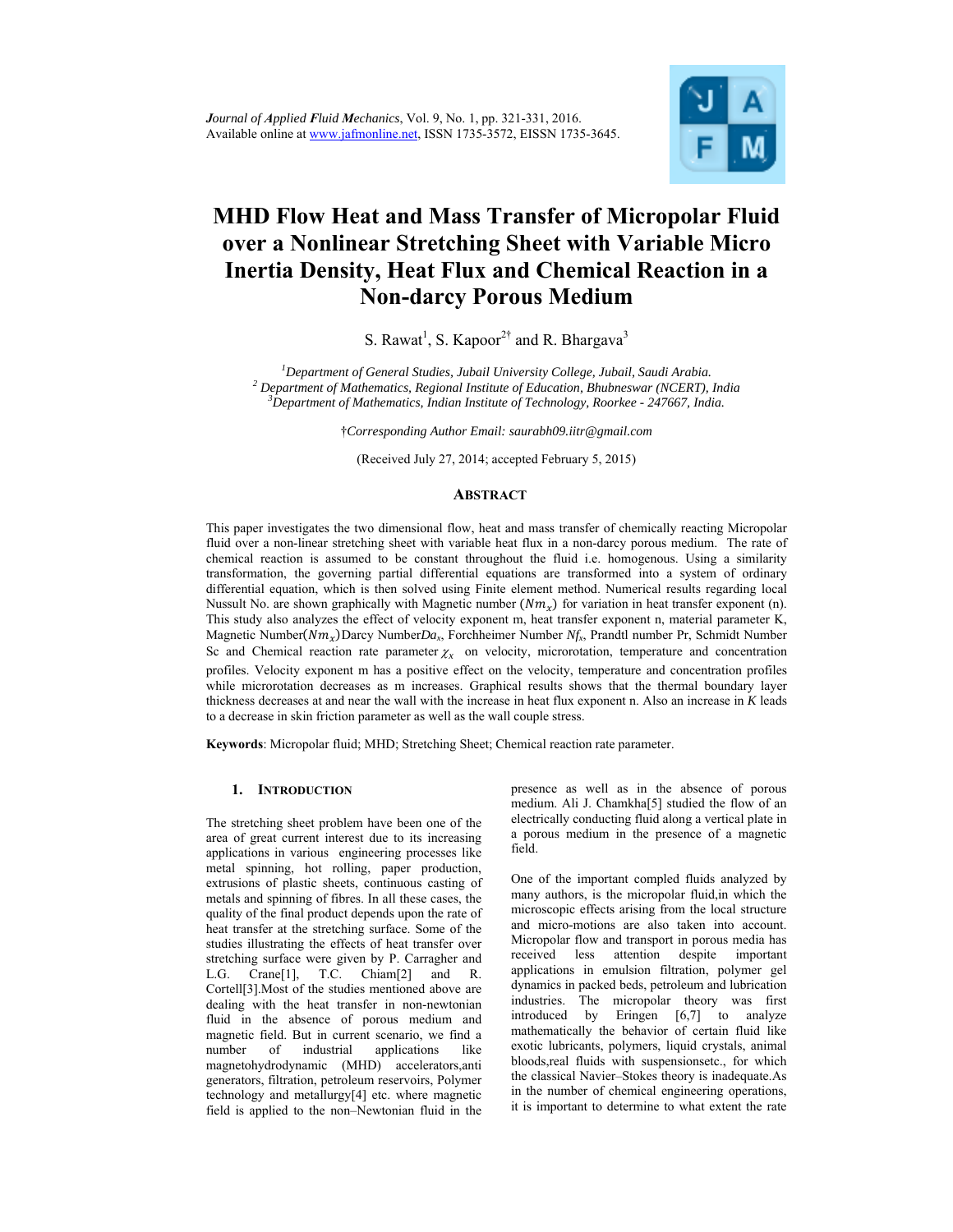of mass transfer form a surface to a moving fluid stream will be affected by the presence of chemical reaction, either on the surface itself or in the bulk of the fluid. So the chemical reaction should also be taken into account due to its almost universal occurrence in many branches of science and engineering. Anderson *et al*. [8] studied the diffusion of a chemically reactive species from a stretching sheet. Very recently Beg *et al*.[9] analyzed the double diffusive free convection heat and mass transfer of a chemically reacting micropolar fluid flow over stretching sheet. Rawat et.al [14] introduces the finite element study of natural convection heat and mass transfer in a micropolar fluid-saturated porous regime with soret/dufour effects and hence it used to solve the same technique in [15] Hydromagnetic micropolar free convection heat and mass transfer using darcyforchheimer porous medium along with thermophysical effects. Bye given a more empasihe one the above problem an attempt has been taken in the direction of linearly stretching sheet, in this study [16] heat and mass transfer phenomena of a Chemically Reacting Micropolar fluid over a linear Stretching Sheet in Darcy Forchheimer Porous Medium, is analysis to explore more the above study a recent attempt [17] has been in taken into account in which two-phase hydromagnetic flow and heat transfer in a particle-suspension through a non-Darcian porous channel using FEM is investigated.

All of the investigations cited above as well as most of the previous existing studies done so far, have considered the microinertia density and heat flux as constant along with that there study is restricted to the linear stretching sheet. So by taking the variable heat flux , variable microinertia density and non darcy porous media in the present study along with non linear stretching sheet, we have tried to analyze a more realistic flow, heat and mass transfer model.

#### **2. MATHEMATICAL ANALYSIS**

Here asteady, incompressible, two dimensional flow heat and mass transfer of a chemically reacting micropolarfluid over a stretching sheet with velocity  $ax^n$  and variable heat flux $q_w(x) = bx^n$ (where a, b, m and n are constants) in a non-darcy porous medium with a magnetic field B which is applied normal to the surface has been examined . The physical model within coordinate system is presented in Fig (A).

The flow being confined to  $y > 0$  where x and y are respectively, the distances along and perpendicular to the surface; u and v are the components of the velocity along x and y directions, respectively. Two equal and opposite forces are introduced along the x-axis so that the wall is stretched keeping the origin fixed. The governing equations for this physical situation are based on the usual balance laws of mass, linear momentum, angular momentum, energy and mass diffusion modified to accountfor the physical effects mentioned above. These equations are given by:

**Conservation of Mass:** 

$$
\frac{\partial u}{\partial x} + \frac{\partial v}{\partial y} = 0\tag{1}
$$

**Momentum Equation:** 

$$
u\frac{\partial u}{\partial x} + v\frac{\partial v}{\partial y} = \frac{(\mu + \kappa)}{\rho} \frac{\partial^2 u}{\partial y^2} + \frac{\kappa}{\rho} \frac{\partial N}{\partial y} - \frac{\sigma B_0^2}{\rho} u - \frac{(\mu + \kappa)}{\rho k_p} u -
$$

**Angular Momentum Equation:** 

$$
\rho j^* \left( u \frac{\partial N}{\partial x} + v \frac{\partial N}{\partial y} \right) = \frac{\partial}{\partial y} \left( \gamma \frac{\partial N}{\partial y} \right) - \kappa (2N + \frac{\partial u}{\partial y}) \tag{3}
$$

 $b_f u^2$  (2)

**Conservation of micro-inertia**:

$$
u\frac{\partial j^*}{\partial x} + v\frac{\partial j^*}{\partial y} = 0\tag{4}
$$

**Energy Equation:** 

$$
u\frac{\partial r}{\partial x} + v\frac{\partial r}{\partial y} = \alpha \frac{\partial^2 r}{\partial y^2} \tag{5}
$$

**Diffusion Equation:** 

$$
u\frac{\partial c}{\partial x} + v\frac{\partial c}{\partial y} = D\frac{\partial^2 c}{\partial y^2} - \Gamma C
$$
 (6)

with boundary conditions defined as:

$$
y = 0: u = ax^{m}, v = 0 N = -s\left(\frac{\partial u}{\partial y}\right)
$$
  

$$
j^* = \frac{vx}{(m+1)ax^m},
$$
  

$$
\frac{\partial T}{\partial y} = -\frac{q_w}{k}, C = C_w
$$
 (7)

$$
y\rightarrow\infty; u\rightarrow 0, N\rightarrow 0, T\rightarrow T_{\infty}, C\rightarrow C_{\infty}\qquad \qquad (8)
$$

where ,  $k, j^*, \mu$  are the gyro-viscosity, micro-inertia density and dynamic viscosity of the fluid. s is the surface condition parameter and varies from 0 to 1.  $N, T, C$  designate the angular velocity (microrotation), temperature and species concentration respectively in the boundary layer.  $C_{\infty}$  is the concentration at the free stream,  $C_w$  is concentration at the wall (stretching surface),  $k_p$  is permeability of the porous medium,  $\propto$  is the thermal diffusivity, D is the species diffusivity and  $\Gamma$  is the chemical reaction rate parameter.We had taken  $i^*$  and  $\gamma$  as functions of the coordinate x and y instead of constants(as in majority of previous studies). In (7) the initial boundary condition for micro-rotation physically corresponds to the *vanishing of the antisymmetric part of the stress tensor* and corresponds to *weak* concentrations of the micro-elements of the micropolar fluid. The microelement (particle) spin is equal to the fluid vorticity at the boundary for fine particle suspensions. In this scenario therefore the particles are able to sustain rotation in the vicinity of the stretching surface (near-field regime). Following Ahmadi[10] and Gorla[11], we assume that the spin gradient viscosity  $\gamma$  is given by

 $\gamma = \left(\mu + \frac{\kappa}{2}\right)j^* = \mu\left(1 + \frac{\kappa}{2}\right)j^*$ Using the similarity transformation

$$
\eta = \left(\frac{a(m+1)x^{m-1}}{2\nu}\right)^{1/2} y, \quad u = ax^m f'(\eta),
$$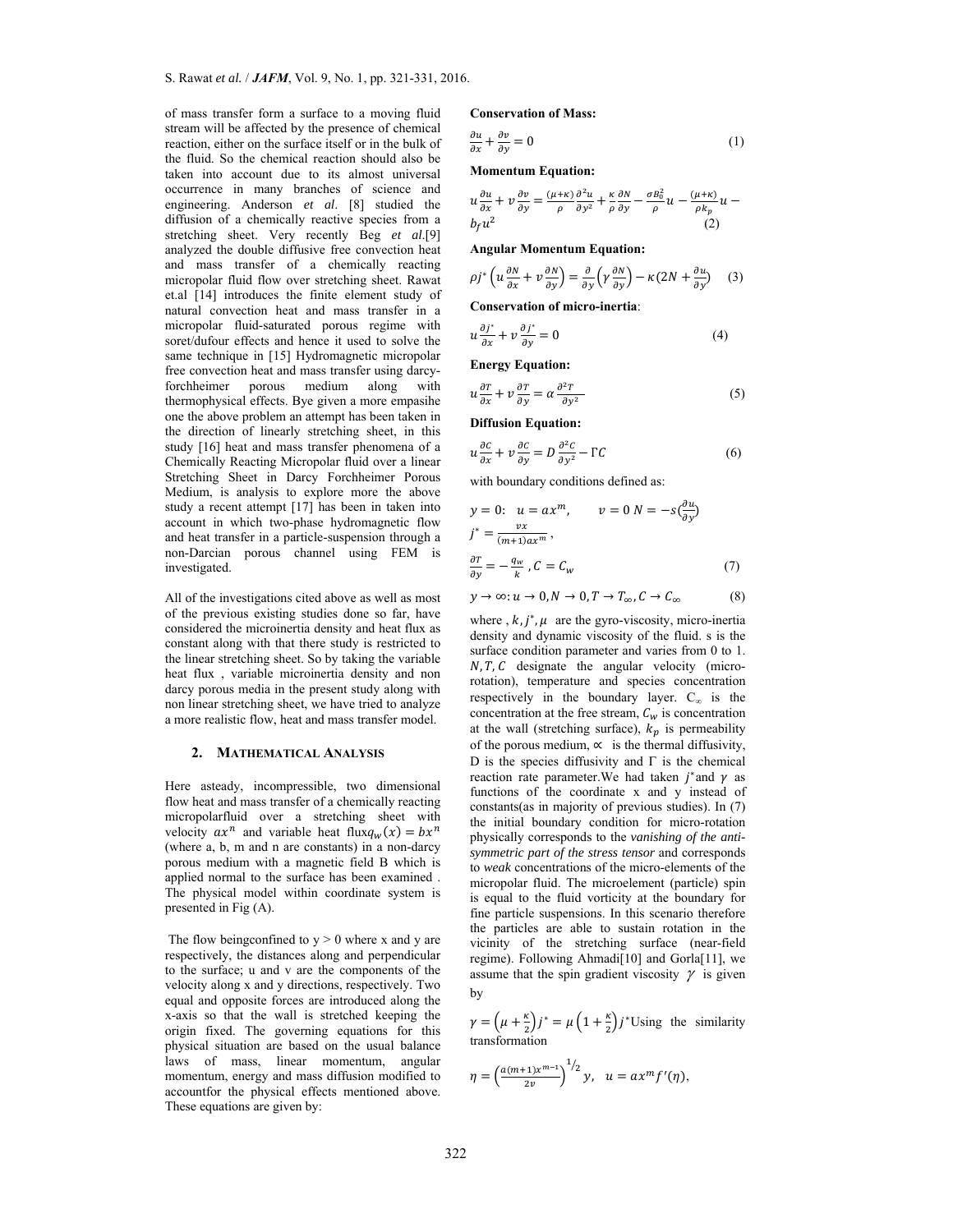$$
v = \left( \left( \frac{a(m+1)v}{2} \right)^{1/2} x^{\frac{m-1}{2}} \left( f + \frac{(m-1)}{(m+1)} \eta f' \right) \right),
$$
  
\n
$$
N = \left( \frac{a^3(m+1)}{2v} \right)^{1/2} x^{\frac{3m-1}{2}} g(\eta), \ j^* = \frac{2vx}{(m+1)ax^m} I(\eta),
$$
  
\n
$$
T = T_{\infty} + \frac{q_w}{k} \left( \frac{2v}{a(m+1)x^{m-1}} \right)^{1/2} \theta(\eta), \Phi(\eta) = \frac{C - C_{\infty}}{C_w - C_{\infty}}
$$
  
\n(9)

Equations(1)-(6) reduces to the following simultaneous equations:

#### **Momentum Equation:**

$$
(1 + K)f''' + ff'' - \frac{2m}{(m+1)}f'^2 + Kg' - \frac{2}{(m+1)}Nm_xf' - \frac{2(1+K)}{(m+1)Da_xRe_x}f' - \frac{2Nf_x}{(m+1)}f'^2 = 0
$$

(10)

,

#### **Angular Momentum Equation:**

$$
\left(1+\frac{\kappa}{2}\right)(lg')' + I\left(fg' - \frac{(3m-1)}{(m+1)}fg'\right) - K(2g+f'') = 0\tag{11}
$$

**Micro-inertia Equation:** 

$$
2(1-m)f'I - (m+1)fI' = 0
$$
 (12)

**Energy Equation:** 

$$
\theta'' + Prf\theta' - \frac{(2n-m+1)}{(m+1)} Prf'\theta = 0 \tag{13}
$$

**Diffusion Equation:** 

$$
\Phi'' + \mathcal{S}cf \Phi' - \frac{2\mathcal{S}cRe_x \chi_x}{(m+1)} \Phi = 0 \tag{14}
$$

ĸ where  $\mu$  is the micropolar parameters(dimensionless material property ), $f$  is the dimensionless stream function,  $\eta$  is the dimensionless y-coordinate, Lis the dimensionless micro-inertia density,  $\theta$  is the dimensionless temperature and Φ is the dimensionless concentration.  $Nm_x = \frac{\sigma B_0^2 x}{\rho ax^m}$  is the local magnetic number, $Da_x = \frac{k_p}{x^2}$  is the local darcy number,  $Re_x = \frac{ax^mx}{v}$  is the local Reynolds Number, $Nf_x =$  $b_f x$  is the local Forchheimer Number, $Pr = \frac{\vartheta}{\alpha}$  is the Prandtl Number, $Sc = \frac{v}{D}$  is the Schmidt Number,  $\chi_x = \frac{v \Gamma}{a^2 x^{2m}}$  is the local dimensionless chemical reaction rate parameter.

# With boundary conditions as At

$$
\eta = 0: f(0) = 0, \quad f'(0) = 1, \quad g(0) = -s(f''0), I(0) = 0.5, \theta'(0) = -1, \Phi(0) = 1
$$

As

$$
\eta \to \infty \quad \frac{df}{d\eta} \to 0 \, , \, g \to 0, \theta \to 0, \Phi \to 0 \tag{16}
$$

The shearing stress on the surface is defined as

$$
\tau_w = \left[ (\mu + \kappa) \frac{du}{dy} + \kappa N \right]_{y=0}
$$
  
= 
$$
\left( \frac{a^3(m+1)}{2v} \right)^{1/2} x^{\frac{3m-1}{2}} [(\mu + \kappa) f''(0) + k g(0)]
$$

In micropolar fluid flow, the physical quantities of principle interest are the skin friction coefficient C<sub>f</sub>, the dimensionless wall couple stress,  $M_w$ , and the rate of heat transfer so we will be discussing then one by one.

The skin friction coefficient is defined by

$$
C_f = \frac{2\tau_w}{\rho(ax^m)^2}
$$

The wall couple stress is defined by  $M_w = \frac{m_w}{\rho U^2 x}$ 

The rate of heat transfer from the wall is given by

 $q_w = -k \frac{\partial T}{\partial y}\Big|_{y=0}$ 

where  $k$  is the coefficient of thermal conductivity.

The local Nussult No. of the heat transfer is defined by

$$
Nu_x = \frac{-x \left(\frac{\partial T}{\partial y}\right)_{y=0}}{T_w - T_{\infty}} = \left(\frac{m+1}{2}\right)^{1/2} \frac{(Re)^{1/2}}{\theta(0)}
$$

$$
=> \frac{Nu_x}{(Re)^{1/2}} = \left(\frac{m+1}{2}\right)^{1/2} \frac{1}{\theta(0)} \tag{16a}
$$

With the aid of equation (9), together with a definition of wall shear stress as

$$
\tau_w = \left[ (\mu + \kappa) \frac{du}{dy} + \kappa N \right]_{y=0}
$$

and the wall couple stress as $m_w = \gamma(\frac{\partial N}{\partial y})_{y=0}$ 

it can be shown that

$$
C_{f}Re_{x}^{1/2} = \sqrt{2(m+1)} (1 + \frac{K}{2})f''(0)
$$

And

$$
M_w Re_x = \frac{1}{2} (1 + \frac{K}{2}) g'(0)
$$
  

$$
M_w Re_x = \frac{1}{2} \left( 1 + \frac{K}{2} \right) g'(0)
$$
 (16b)

To solve the differential equation (10-14), with the boundary conditions (15-16), we assume

$$
\frac{df}{d\eta} = U\tag{17}
$$

The equations (10-14), then get reduced to

$$
(1 + K)U'' + fU' - \frac{2m}{(m+1)}U^2 + Kg' - \frac{2}{(m+1)}Nm_xU - \frac{2(1+K)}{(m+1)Da_xRe_x}U - \frac{2Nf_x}{(m+1)}U^2 = 0
$$
\n(18)

$$
\left(1+\frac{\kappa}{2}\right)(lg')'+I\left(fg'-\frac{(3m-1)}{(m+1)}Ug\right)-
$$

(15)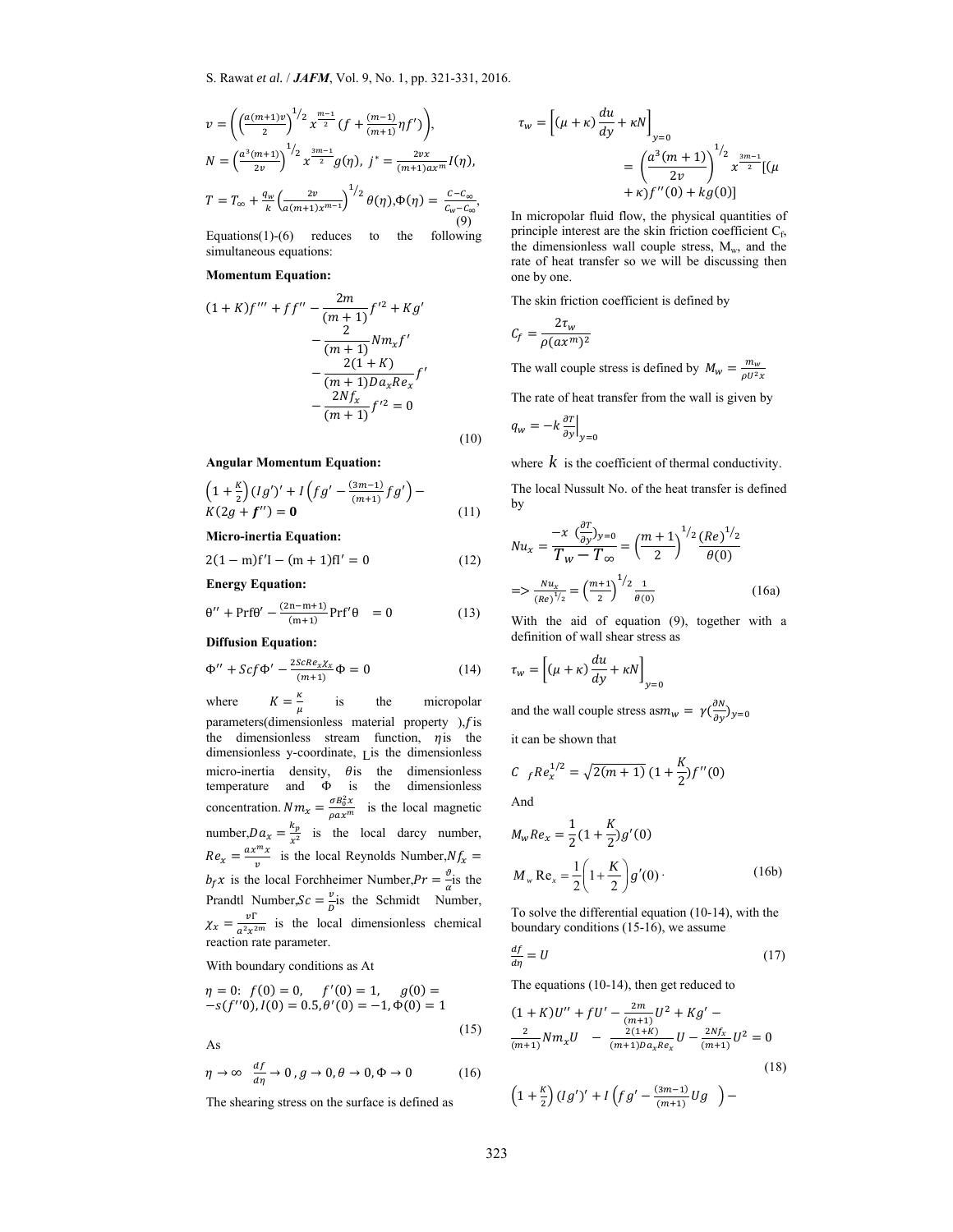$$
K(2g + \mathbf{U}') = \mathbf{0} \tag{19}
$$

$$
2(1-m)UI - (m+1)fl' = 0 \tag{20}
$$

$$
\theta'' + Prf\theta' - \frac{(2n-m+1)}{(m+1)} PrU\theta = 0 \qquad (21)
$$

$$
\Phi'' + \mathcal{S}cf \Phi' - \frac{2\mathcal{S}cRe_x \chi_x}{(m+1)} \Phi = 0
$$
 (22)

With the corresponding boundary conditions

At

$$
\eta = 0: f(0) = 0, U(0) = 1, g(0) =
$$
  
-sf''(0), I(0) = 0.5,  $\theta'(0) = -1, \Phi(0) = 1$   
As  $\eta \to \infty$   $U \to 0$ ,  $g \to 0, \theta \to 0, \Phi \to 0$ 

For the computational purpose and without loss of generality, ∞ has been fixed as 8. The whole domain is divided into a set of 82 line elements of equal width, each element being two noded.

## **3. VARIATIONAL FORMULATION**

The variational form associated with equations (17)-(22) over a typical two noded linear element  $(\eta_e, \eta_{e+1})$ 

$$
\int_{\eta_e}^{\eta_{e+1}} w_1 (f' - U) d\eta = 0
$$
 (25)

$$
\int_{\eta_e}^{\eta_{e+1}} w_2 \left( (1+K)U'' + fU' - \frac{2m}{(m+1)}U^2 + Kg' - \frac{2}{(m+1)}Nm_xU - \frac{2(1+K)}{(m+1)Da_xRe_x}U - \frac{2Nf_x}{(m+1)}U^2 \right) d\eta = 0
$$

 $(26)$ 

$$
\int_{\eta_e}^{\eta_{e+1}} w_3 \left( \left( 1 + \frac{K}{2} \right) (Ig')' + I \left( fg' - \frac{(3m-1)}{(m+1)} Ug \right) - K(2g + U') \right) d\eta = 0
$$
\n(27)

 $\int_{\eta_e}^{\eta_{e+1} W_4} (2(1-m)UI - (m+1)fl') d\eta = 0$ 

$$
(28)
$$

$$
\int_{\eta_e}^{\eta_{e+1}} w_5(\theta'' + Prf\theta' - \frac{(2n - m + 1)}{(m+1)} PrU\theta) d\eta = 0
$$
\n(29)

$$
\int_{\eta_e}^{\eta_{e+1}} w_6(\Phi'' + Scf \Phi' - \frac{2ScRe_x \chi_x}{(m+1)} \Phi) d\eta = 0 \quad (30)
$$

where  $w_1, w_2, w_3, w_4, w_5$  and  $w_6$  are arbitrary test functions and may be viewed as the variation in  $f, U, g, I, \theta,$  and  $\Phi$  respectively.

#### **Finite element formulation:**

The finite element model may be obtained from

equations (25)-(30) by substituting finite element approximations of the form

$$
\frac{n-m+1}{(m+1)} PrU\theta = 0
$$
\n(21)  $f = \sum_{j=1}^{2} f_j \psi_j, U = \sum_{j=1}^{2} U_j \psi_j, g = \sum_{j=1}^{2} g_j \psi_j$ \n
$$
\frac{scRe_x \chi_x}{(m+1)} \Phi = 0
$$
\n(22)  $I = \sum_{j=1}^{2} I_j \psi_j, \theta = \sum_{j=1}^{2} \theta_j \psi_j, \Phi = \sum_{j=1}^{2} \Phi_j \psi_j$ \n(20)

With

$$
(0) = -1, \Phi(0) = 1 \qquad \qquad w_1 = w_2 = w_3 = w_4 = w_5 = w_6 = \psi_i \qquad i=1,2
$$
 (23)

(24)

where  $\psi_i$  are the shape functions for a typical element  $(\eta_e, \eta_{e+1})$ and are taken as

$$
\Psi_1^{(e)} = \frac{\eta_{e+1} - \eta}{\eta_{e+1} - \eta_e}, \Psi_2^{(e)} = \frac{\eta - \eta_e}{\eta_{e+1} - \eta_e} \eta_e, \le \eta
$$
  

$$
\le \eta_{e+1}
$$

The finite element model of the equations thus formed is given by

$$
\begin{bmatrix}\n[K^{11}] & [K^{12}] & [K^{13}][K^{14}] & [K^{15}] & [K^{16}]\n[K^{21}] & [K^{22}] & [K^{23}][K^{24}] & [K^{25}] & [K^{26}]\n[K^{31}] & [K^{32}] & [K^{33}][K^{34}] & [K^{35}] & [K^{36}]\n[K^{41}] & [K^{42}] & [K^{43}][K^{44}] & [K^{45}] & [K^{46}]\n[K^{51}] & [K^{52}] & [K^{53}][K^{54}] & [K^{55}] & [K^{56}]\n[K^{61}] & [K^{62}] & [K^{63}][K^{64}] & [K^{65}] & [K^{66}]\n[K^{61}] & [K^{62}] & [K^{63}][K^{64}] & [K^{65}] & [K^{66}]\n[K^{63}] & [K^{64}] & [K^{65}] & [K^{66}]\n[k^{3}] & [b^{4}] & [b^{5}]\n[k^{6}] & [b^{6}]\n\end{bmatrix}
$$
\n(31)

where  $[K^{mn}]$  and  $[b^m]$  (m.n=1,2,3,4,5,6)are the matrices of order 2 x 2 and 2 x 1 respectively. All these matrices may be defined as follows

$$
K_{ij}^{11} = -\int_{\eta_e}^{\eta_{e+1}} \psi_i \frac{d\psi_j}{d\eta} d\eta, \qquad K_{ij}^{12} = -\int_{\eta_e}^{\eta_{e+1}} \psi_i \psi_j d\eta
$$
  
\n
$$
K_{ij}^{13} = K_{ij}^{14} = K_{ij}^{15} = K_{ij}^{16} = 0 \quad , K_{ij}^{21} = 0,
$$
  
\n
$$
K_{ij}^{22} = -(1 + K) \int_{\eta_e}^{\eta_{e+1}} \frac{d\psi_i}{d\eta} \frac{d\psi_j}{d\eta} d\eta
$$
  
\n
$$
+ \overline{f_1} \int_{\eta_{e+1}}^{\eta_{e+1}} \psi_i \psi_i \frac{d\psi_j}{d\eta} d\eta
$$
  
\n
$$
+ \overline{f_2} \int_{\eta_e}^{\eta_{e+1}} \psi_i \psi_2 \frac{d\psi_j}{d\eta} d\eta
$$
  
\n
$$
- \frac{2m}{(m+1)} \left( \overline{U_1} + \overline{U_2} \int_{\eta_e}^{\eta_{e+1}} \psi_i \psi_2 \psi_j d\eta \right)
$$
  
\n
$$
- \frac{2Nm_x}{(m+1)} \int_{\eta_e}^{\eta_{e+1}} \psi_i \psi_j d\eta
$$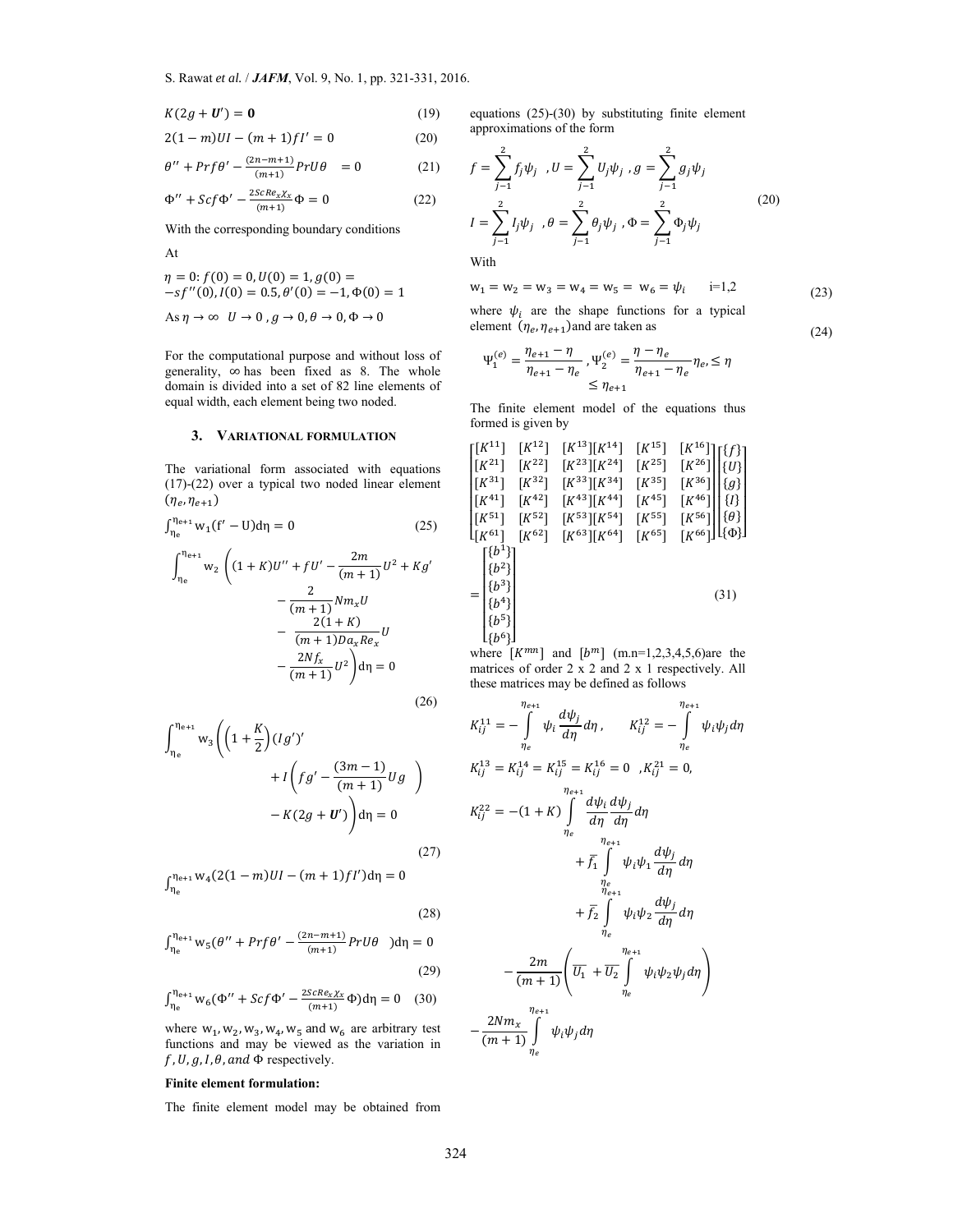$$
-\frac{2(K+1)}{(m+1)Da_x Re_x} \int_{\eta_e}^{\eta_{e+1}} \psi_i \psi_j d\eta
$$
  
\n
$$
-\frac{2Nf_x}{(m+1)} \left( \overline{U_1} \int_{\eta_e}^{\eta_{e+1}} \psi_i \psi_i \psi_j d\eta \right)
$$
  
\n
$$
+\overline{U_2} \int_{\eta_e}^{\eta_{e+1}} \psi_i \psi_2 \psi_j d\eta \right) = 0
$$
  
\n
$$
K_{ij}^{23} = K \int_{\eta_e}^{\eta_{e+1}} \psi_i \frac{d\psi_j}{d\eta} d\eta
$$
  
\n
$$
K_{ij}^{24} = K_{ij}^{25} = K_{ij}^{26} = 0 \ , \quad K_{ij}^{31} = 0,
$$
  
\n
$$
K_{ij}^{32} = -K \int_{\eta_e}^{\eta_{e+1}} \psi_i \frac{d\psi_j}{d\eta} d\eta
$$
  
\n
$$
K_{ij}^{33} = \left(1 + \frac{K}{2}\right) \overline{I_2} \int_{\eta_e}^{\eta_{e+1}} \psi_i \frac{d\psi_1}{d\eta} \frac{d\psi_j}{d\eta} d\eta
$$
  
\n
$$
+ \left(1 + \frac{K}{2}\right) \overline{I_2} \int_{\eta_e}^{\eta_{e+1}} \psi_i \frac{d\psi_1 d\psi_j}{d\eta} d\eta d\eta
$$
  
\n
$$
- \left(1 + \frac{K}{2}\right) \overline{I_2} \left( \int_{\eta_e}^{\eta_{e+1}} \psi_1 \frac{d\psi_i d\psi_j}{d\eta} d\eta \right)
$$
  
\n
$$
- \left(1 + \frac{K}{2}\right) \overline{I_2} \left( \int_{\eta_e}^{\eta_{e+1}} \psi_2 \frac{d\psi_i d\psi_j}{d\eta} d\eta \right)
$$
  
\n
$$
- \left(1 + \frac{K}{2}\right) \overline{I_2} \left( \int_{\eta_e}^{\eta_{e+1}} \psi_2 \frac{d\psi_i d\psi_j}{d\eta} d\eta \right)
$$
  
\n
$$
+ \overline{f_2} \overline{I_1} \int_{
$$

$$
K_{ij}^{34} = K_{ij}^{35} = K_{ij}^{36} = 0, K_{ij}^{44} = K_{ij}^{42} = K_{ij}^{43} = 0
$$
  
\n
$$
K_{ij}^{44} = 2(1 - m)\overline{U_{1}} \int_{\eta_{e}}^{\eta_{e+1}} \psi_{i} \psi_{1} \psi_{j} d\eta
$$
  
\n
$$
+ 2(1 - m)\overline{U_{2}} \int_{\eta_{e}}^{\eta_{e+1}} \psi_{i} \psi_{2} \psi_{j} d\eta
$$
  
\n
$$
- (1 + m)\overline{f_{1}} \int_{\eta_{e}}^{\eta_{e+1}} \psi_{i} \psi_{2} \psi_{j} d\eta
$$
  
\n
$$
- (1 + m)\overline{f_{2}} \int_{\eta_{e}}^{\eta_{e+1}} \psi_{i} \psi_{2} \frac{d\psi_{j}}{d\eta} d\eta
$$
  
\n
$$
K_{ij}^{45} = K_{ij}^{46} = 0, K_{ij}^{51} = K_{ij}^{52} = K_{ij}^{53} = K_{ij}^{54} = 0
$$
  
\n
$$
K_{ij}^{55} = \sum_{\eta_{e+1}}^{\eta_{e+1}} \frac{d\psi_{i}}{d\eta} \frac{d\psi_{j}}{d\eta} d\eta
$$
  
\n
$$
+ Pr \overline{f_{1}} \int_{\eta_{e}}^{\eta_{e+1}} \psi_{i} \psi_{1} \frac{d\psi_{j}}{d\eta} d\eta
$$
  
\n
$$
+ Pr \overline{f_{2}} \int_{\eta_{e}}^{\eta_{e+1}} \psi_{i} \psi_{2} \frac{d\psi_{j}}{d\eta} d\eta
$$
  
\n
$$
- \frac{(2m - m + 1)}{(m + 1)} \left( Pr \overline{U_{1}} \int_{\eta_{e}}^{\eta_{e+1}} \psi_{i} \psi_{1} \psi_{j} d\eta
$$
  
\n
$$
+ Pr \overline{U_{2}} \int_{\eta_{e}}^{\eta_{e}} \psi_{i} \psi_{2} \psi_{j} d\eta \right).
$$
  
\n
$$
K_{ij}^{56} = 0, K_{ij}^{61} = K_{ij}^{62
$$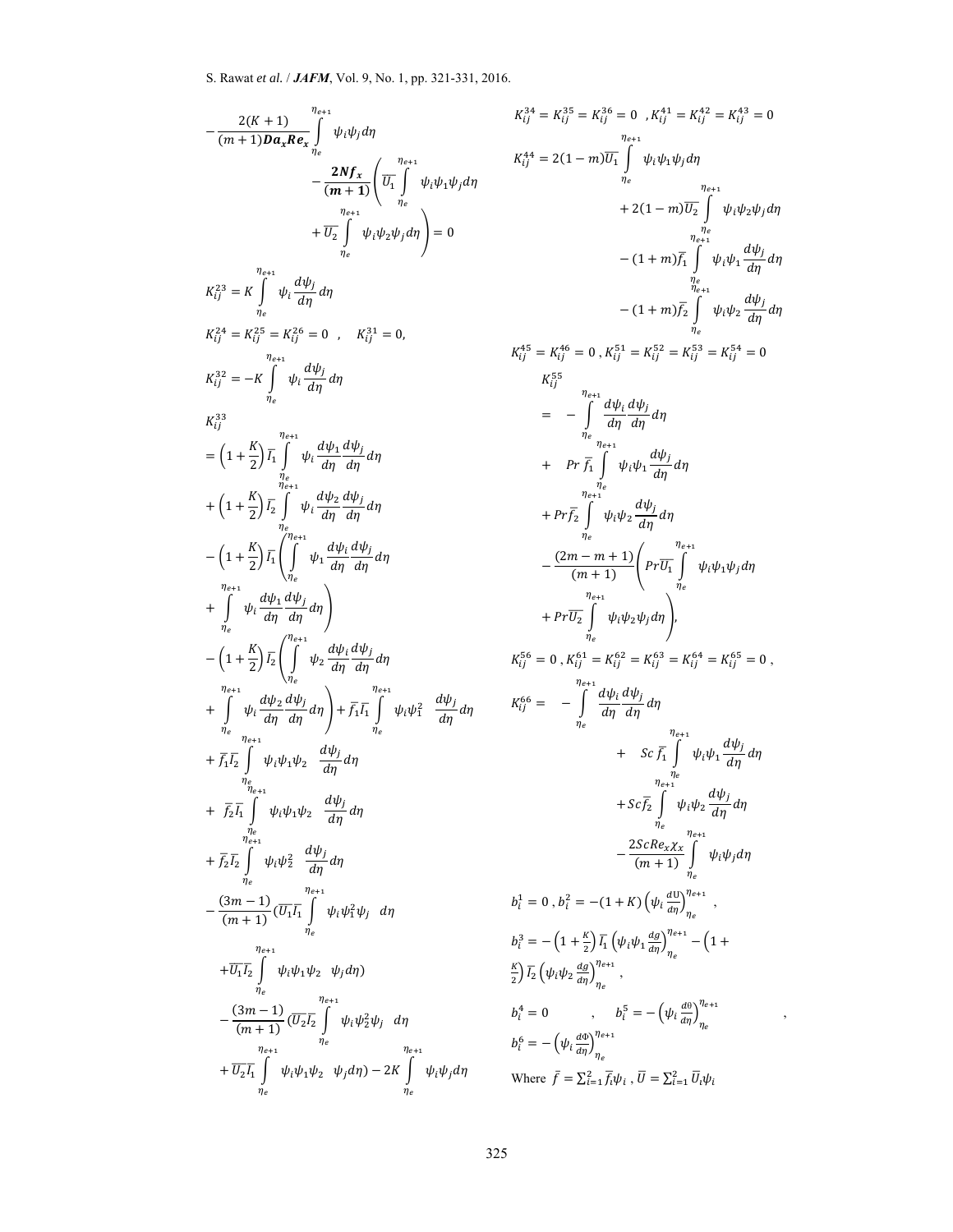$$
\bar{I}=\sum_{i=1}^2\overline{I_i}\psi_i
$$

Each element matrix is of the order 12 x 12. The whole domain is divided into a set of 82 line elements. Thus after assembly of all the elements equations, we obtain a matrix of order 498 x 498. This system of equations is non-linear therefore an iterative scheme has been used to solve it. The system is linearized by incorporating the functions  $\overline{f}$ ,  $\overline{U}$  and  $\overline{I}$  which are assumed to be known. After applying the given boundary conditions only a system of 488 equations are left which has been solved using iterative method by maintaining an accuracy of 0.0005

#### **Results and Discussion**

The set of differential equations (25)-(30) with boundary conditions (23)-(24) has been solved numerically using FEM, taking default parameter as  $s = 0.5$ ,  $m = 2.0$ ,  $n = 1.0$ ,  $Nm_x = 1.0$ ,  $Da_x = 1.0$ ,  $Nf_x =$ 2.0,  $Re_x = 4.0$ ,  $K = 1.0$ ,  $Pr = 0.7$ ,  $Sc = 0.2$ ,  $\chi = 1.0$ , unless otherwise indicated. In order to assess the accuracy of our method, we have compared our local Nusselt No.  $\frac{Nu_x}{Re_x^{1/2}}$  with that of Elbashbeshy [12]. In both the cases our results are found to be in good agreement and are demonstrated by Table 1. Comparisions have also been made with the Finite difference method(details of which are not given for brevity) and results are shown in the Table 2. Excellent correlation is observed between both methods for dimensional velocity and temperature profile.

# **Table 1 Values of local Nusselt Number**  $Nu_x$  /  $Re_x^{1/2}$  for various values of m, n for

**Newtonian fluid (when terms containing K and I are absent and Da**<sub>x</sub> =  $\infty$ , F<sub>S<sub>x</sub></sub> = Nm<sub>x</sub> = Sc = 0)

| m      | n   | $Pr=1$  | $Pr=10$ | $Pr=1$ | $Pr=10$ |
|--------|-----|---------|---------|--------|---------|
| $-0.2$ | 0.0 | 0.81990 | 2.79970 | 0.8189 | 2.8008  |
|        | 1.0 | 1.2606  | 4.188   | 1.2604 | 4.1881  |
| 1.0    | 0.0 | 0.58210 | 2.30730 | 0.5822 | 2.3074  |
|        | 1.0 | 1.0     | 3.7202  | 1.0000 | 3.7206  |
| 5.0    | 0.0 | 0.3670  | 1.6191  | 0.3668 | 1.6195  |
|        | 1.0 | 0.6849  | 2.8857  | 0.6849 | 2.8857  |

Fig. 1 shows the variation of the local Nusselt Number with local Magnetic Number  $Nm_x$  with the variation of heat flux exponent n, keeping all other parameter fixed. It is observed that heat transfer at the surface of the plate increases with the increase in heat flux exponent n as well as Magnetic number.

Figs. 2-5 have been plotted to show the effect of velocity exponent m on velocity, microrotation, temperature and concentration profiles. As expected, the velocity, temperature and

concentration profiles increase with the increase in velocity exponent m which is graphically demonstrated by Figs 2,4 and 5.

**Table 2 Comparison of Finite Difference and Finite Element Computations** 

 $s = 0.5$ ,  $m = 2$ ,  $n = 1.0$ ,  $Re = 4.0$ ,  $Nm = 1.0$ ,  $Da =$ **1.0,**  $\text{Nf}_x = 2.0$ **,**  $\text{K} = 1.0$ **,**  $\text{Pr} = 0.7$ **,**  $\text{Sc} = 0.2$ **,**  $\gamma = 1.0$ 

|                | U                                  |            | $\theta$                   |            |
|----------------|------------------------------------|------------|----------------------------|------------|
| η              | <b>FEM</b>                         | <b>FDM</b> | <b>FEM</b>                 | <b>FDM</b> |
| $\theta$       | 1                                  | 1          | 1.84229                    | 1.84226    |
|                | 0.682927 0.405792                  | 0.40581    | 1.23246                    | 1.23241    |
| 1.36585        | 0.166762                           | 0.16675    | 0.803489                   | 0.803473   |
|                | 2.04878 0.068237 0.068215 0.510985 |            |                            | 0.510976   |
| 2.73171        |                                    |            | 0.027611 0.027605 0.317622 | 0.317620   |
| 3.41463        |                                    |            | 0.011007 0.011002 0.192482 | 0.192479   |
| $\overline{4}$ | 0.004933 0.004932                  |            | 0.122829                   | 0.122828   |
| 4.58537        |                                    |            | 0.00217510.00217210.076789 | 0.076787   |
| 5.26829        | 0.00081510.000807                  |            | 0.04311                    | 0.043102   |
| 5.95122        | 0.000292 0.000283                  |            | 0.023062                   | 0.023054   |
| 6.63415        |                                    |            | 9.61E-05 8.21E-05 0.011354 | 0.011342   |
| 7.31707        | 2.43E-0511.12E-05                  |            | 0.004376                   | 0.004351   |
| 8              | 0                                  | 0          | $\theta$                   | $\theta$   |



**Fig. 1. Variation of the local Nusselt Number**  $Nu_r / Re_r^{1/2}$  with K for various values of n.

Fig. 4 also enlightens the fact that velocity exponent m could be one of the key parameters to regulate the temperature, as required in many industrial applications. In Fig. 2, it is observed that initially microrotation, g, decreases as m increases. We may infer that close to the wall, micro-rotation is inhibited as the particles have difficulty in rotating due to the presence of the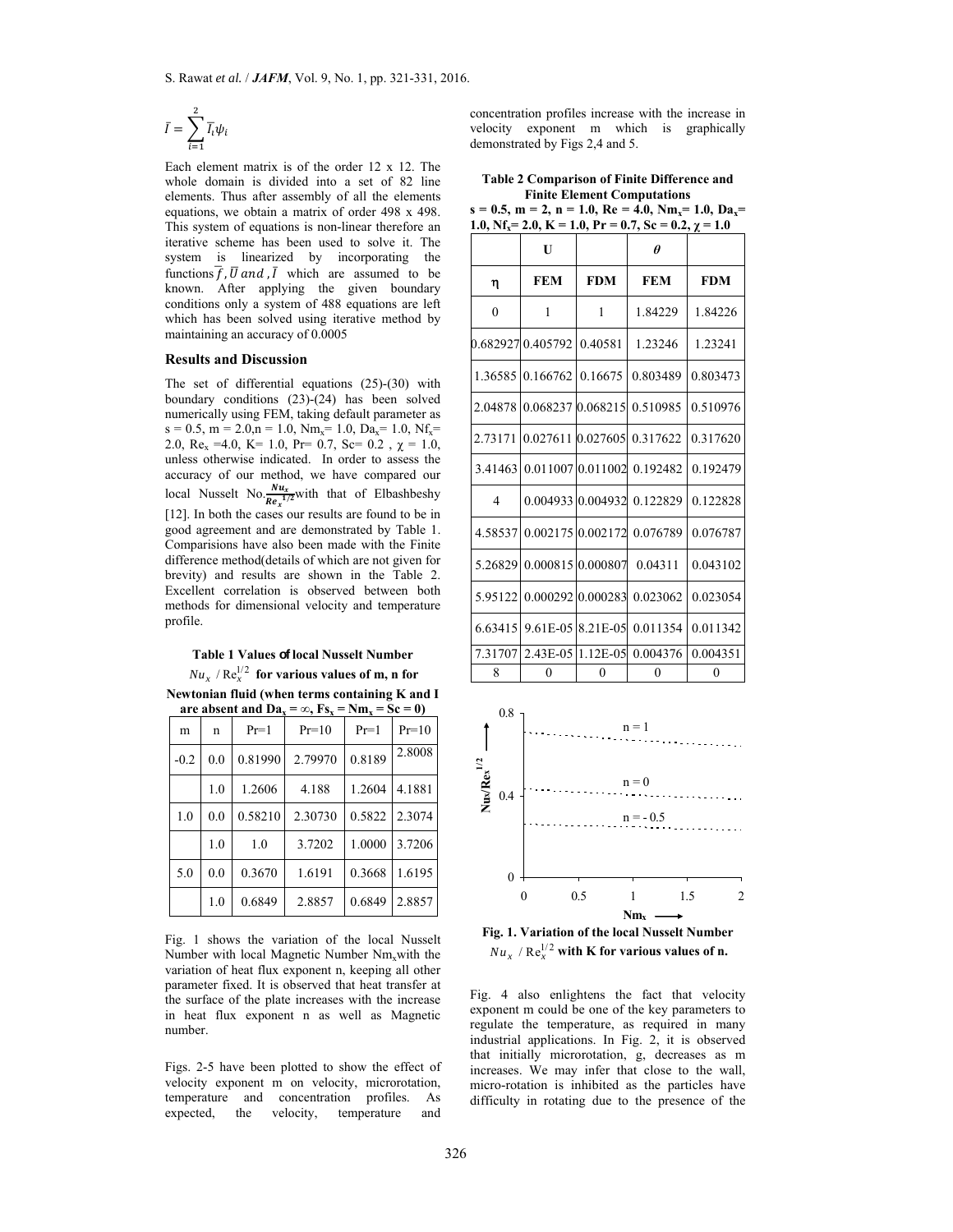wall.Howeverfor the remainder of the domain, microrotation g, increases with the increase in velocity exponent m.



Fig 6. illustrates that, the thermal boundary layer thickness decreases with the increase in heat tranfer exponent n.Also the surface temperature decreases with the increase in heat exponent n. This fact is well in agreement with the variation of the local Nusselt number presented in Fig. 1 for fixed values of other parameters.

Figs. 7-8 present the velocity and temperature profiles for different values of Magnetic number  $Nm<sub>x</sub>$ . It is a well known fact that the application of uniform magnetic field normal to the flow direction gives rise to a forcecalled Lorentz force. Thisforce has a tendency to slow the motion of the fluid and make it warmer as it move over the stretching sheet causing velocity U to decrease and temperature  $\theta$  to increase. These behaviours are clearly illustrated in figs. 7 and 8.

The effect of variation of local Darcy Number on velocity and temperature profile is presented in figs. 9-10 respectively.It should be noted that large value of  $Da<sub>x</sub>$  (more permeability) implies that the porous matrix structure becomes less and less prominent and the limit Da<sub>x</sub>  $\rightarrow \infty$  corresponds to the case of no porous medium present.

Obvisouly a high porous medium exerts a less resistance to flow. This causes velocity U to increase as  $Da<sub>x</sub>$  increases. This is clearly shown in fig. 9. However the presence of porous medium(smaller value of Da) has the tendency to enhance the fluid temperature θ due the increased fluid restriction resulting from the decreased porosity of the porous medium,asdepicted in fig. 10.



**Fig. 6. Effects of heat flux exponent n on temperature.**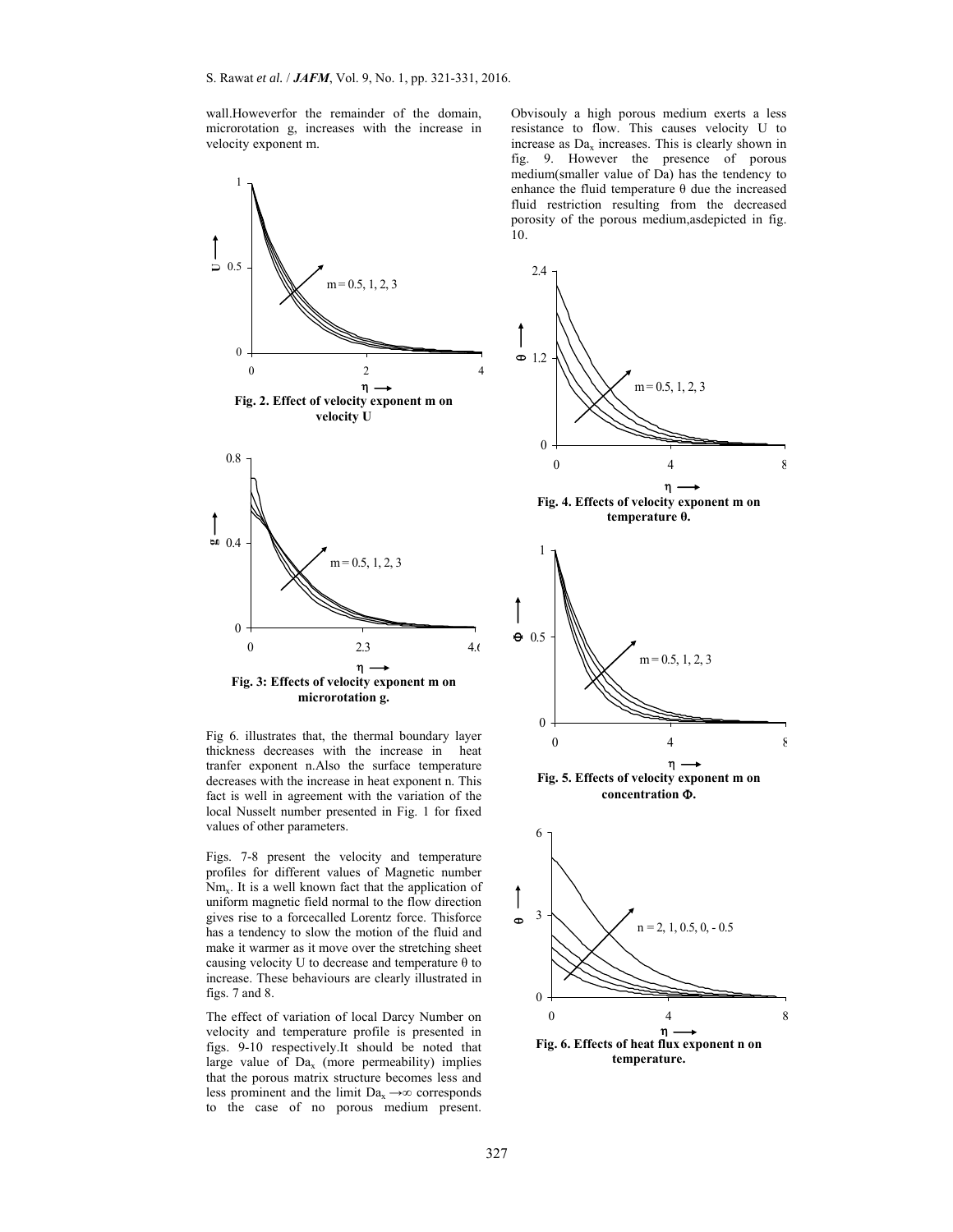

The influence of local porous media inertial parameter, Nf<sub>x</sub>,on the flow regime is demonstrated in Figs 11 and 12 for the reactive case.The porous medium inertial effects constitute resistance to the flow. Thus as the inertial parameter,  $Nf_x$ , increases, the resistance to the flow increases, causing the fluid flow to decelerate and the temperature to rise. Thus, Forchheimer drag has a positive influence on temperature but depresses fluid velocity.

Fig. 13 illustrates the effect of material parameter K on dimensionless temperature θ profile. It is observed that thermal boundary layer decreases when K increases. Besides this, one can notice that, temperature profile θ is a decreasing function of K i.e. temperature decreases as K increases. This fact is well in agreement with the findings of Hayat et. al.[13]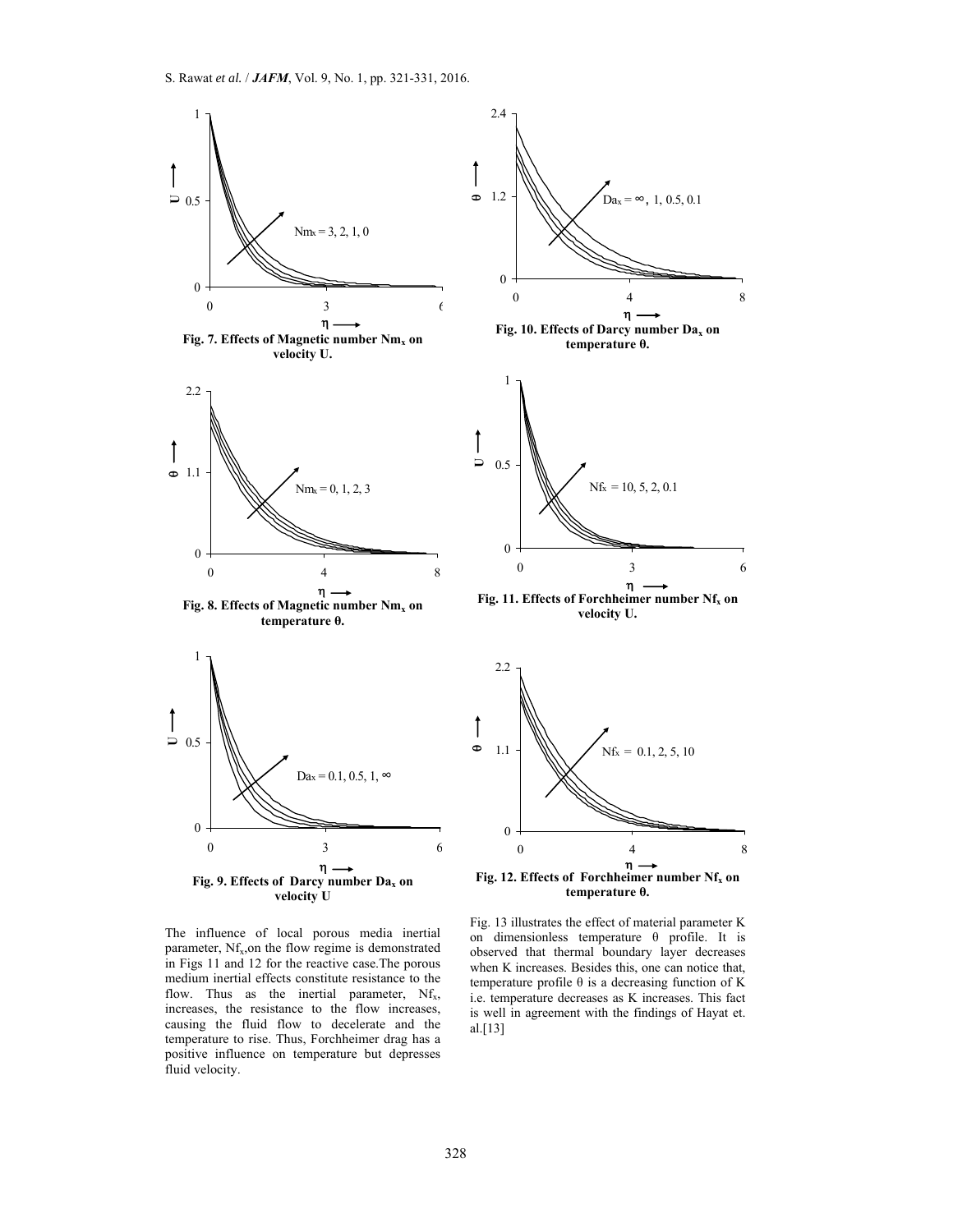

The influence of Prandtl number Pr on temperature distribution can be seen in Fig. 14. The Prandtl number is a dimensionless number approximating the ratio of momentum diffusivity and thermal diffusivity. When *Pr* is small, it means that the heat diffuses very quickly compared to the velocity (momentum) resulting in a thicker boundary layer. Our computations also indicate that a rise in Pr substantially reduces the temperature in the micropolar-fluid-saturated porous regime as illustrated in Fig. 14.



Fig. 15 plots the influence of chemical reaction parameter  $\chi$  on the mass transfer function  $\Phi$ . It is observed that as  $\chi$  increases from 0 to 4, the concentration profile decreases noticeably. For the non-reactive case,  $\chi = 0$ , concentration profile shows approximately a linear decay from a maximum at the wall (vertical stretching surface i.e. at  $\eta = 0$ ) to zero at the free stream (i.e. at  $\eta = 8$ ), these end values being a direct result of the imposed boundary conditions. As $\chi$  is increased, the profiles become more monotonic in nature; in particular the gradient of the profile becomes much steeper for  $\chi$ = 4 than for lower values of it. Thus chemical reaction parameter has a considerable influence on both magnitude and rate of species (mass) transfer function, since physically this corresponds to *faster* rates of reaction.



The effect of Schmidt number, Sc, on the concentration  $\Phi$  profiles is illustrated in fig. 16. Schmidt number is a dimensionless number defined as the ratio of momentum diffusivity (viscosity) and mass diffusivity. It physically relates the relative thickness of the hydrodynamic layer and masstransfer boundary layer. Thus a lower value of Schmidt number indicate a thicker boundary layer as is illustrated in Figs 16.



As Sc increases, for the *reactive flow case*,  $\Phi$ values are strongly reduced, since larger values of Sc are equivalent to a reduction in the chemical molecular diffusivity i.e. less diffusion therefore takes place by mass transport. Although the trends of influence of Sc on the concentration profiles for the nonreactive flow case are similar to that of the reactive flow case, the profiles are less decreased with a rise in Sc, in the absence of chemical reaction. For  $Sc =$ 0.2, there is almost a linear decay for the nonreactive case whereas it is considerably more parabolic for the reactive case, indicating lower values of  $\Phi$  throughout the flow domain for the reactive case. We can therefore infer that in consistency with our earlier computations, chemical reaction decreases mass transfer markedly throughout the porous medium.

Table 3 indicates that as the value of K increases,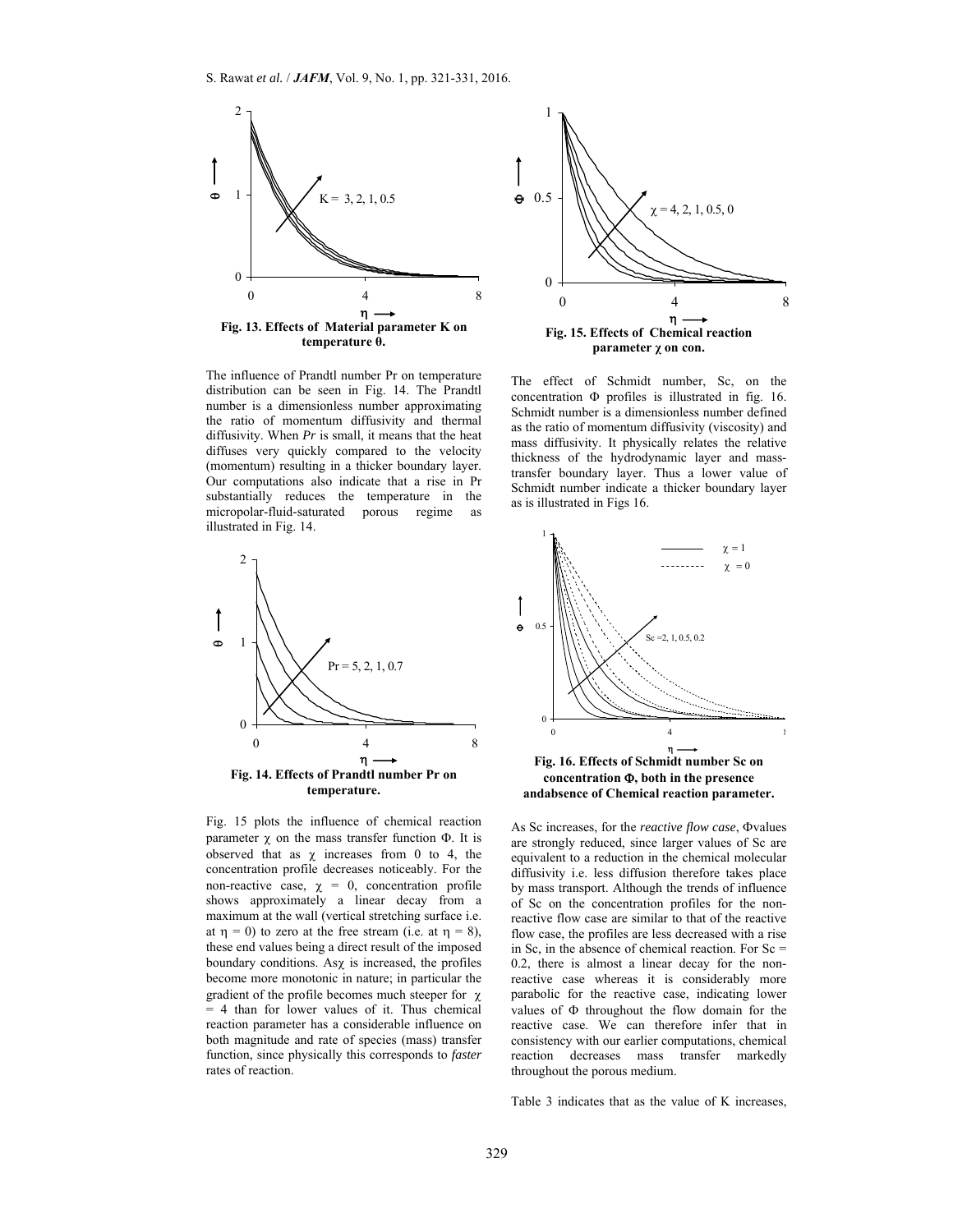the skin friction parameter $-U(0)$ , and the wall couple stress, $-g(0)$  both decreases. The numerical results also indicates that the micropolar fluid have a lower skin friction as compared to a Newtonian fluid under the same conditions.

| parameter K on $U'(0)$ and $g'(0)$ |          |          |  |  |  |  |
|------------------------------------|----------|----------|--|--|--|--|
| K                                  | U(0)     | g(0)     |  |  |  |  |
| Newtonian<br>case                  | 1.54258  |          |  |  |  |  |
| 0.01                               | 1.53785  | 0.513636 |  |  |  |  |
| 0.1                                | 1.49879  | 0.511086 |  |  |  |  |
| 0.5                                | 1.36883  | 0.460805 |  |  |  |  |
| 1.0                                | 1.25867  | 0.400857 |  |  |  |  |
| 2.0                                | 1.11755  | 0.318254 |  |  |  |  |
| 3.0                                | 1.02766  | 0.266564 |  |  |  |  |
| 5.0                                | 0.916288 | 0.266564 |  |  |  |  |

**Table 3 Effect of variation of material**  parameter K on U<sup>,</sup>  $(0)$  and  $g<sup>i</sup>$  $(0)$ 

## **CONCLUSION**

Flow, heat and mass transfer characteristics of a chemically reacting micropolar fluid flow over a non linear stretching sheet with variable heat flux and variable microinertia density in porous medium are analyzed in this paper.Our numerical computations indicates that:

• Heat transfer at the surface of the plate is enhanced with the increase in heat flux exponent n but decreases as Magnetic number increases.

 The velocity, temperature and concentration profiles boost with the increase in velocity exponent m. However, microrotation decreases at and near the wall with the rise in velocity exponent m.

 The velocity increases while temperature decreases with the rise in local Darcy number. The presence of porous medium with lower permeability (high solid material present) therefore can be used as a mechanism for decelerating flow velocities in industrial applications.

 Increasing Forchheimer number reduces velocity, but enhances temperature profiles throughout the flow regime.

 An increase in material parameter K leads to a decrease in skin friction as well as wall shear stress, or in other words micropolar fluid have lower skin friction as compared to a Newtonian fluid, a fact that can be of great relevance in automobile and many other industries. Also Increasing material parameter K leads to a decrease in dimensionless temperature θ profile.

 Prandtl number Pr considerably reduces the temperature function in the micropolar-fluidsaturated porous regime.

 $\bullet$  Mass transfer function,  $\Phi$ , substantially decreases with a rise in chemical reaction parameter  $(\chi)$ .

• Increasing Schmidt number reduces mass

transfer function both in the reactive and nonreactive flow cases, although mass transfer function values are always higher for any Sc value in the non-reactive case ( $\chi = 0$ ).

#### **REFERENCES**

- Ahmadi, G. (1976). Self similar solution of incompressible micropolar boundary layer flow over a semi-infinite plate. *International Journal of Engineering Science 14, 639*.
- Andersson H. I., O. R. Hansen and B. Holmedal (1994). Diffusion of a chemically reactive species from a stretching sheet. *Int. J. Heat Mass Transfer 37, 465.*
- Beg O. A., R. Bhargava, S. Rawat, H. S. Takhar, Tasweer A. Beg and A. Study (2007). of Steady Buoyancy-Driven Dissipative Micropolar Free Convection Heat and Mass Transfer in a Darcian Porous Regime with Chemical Reaction. *Nonlinear Analysis: Modelling and Control 12, 157–180.*
- Carragher P. and L. J. Crane (1982). Heat transfer on a continuous stretching sheet. *ZAMM 62, 564–565.*
- Chakrabarti, A. Gupta and A. S. Hydromagnetic (1979). flow and heat transfer over a stretching sheet. *Q. Appl. Math. 37, 73.*
- Chamkha J. A. (1997). MHD-free convection from a vertical plate embedded in a thermally stratified porous medium with Hall effects. Appl. *Math. Modelling 21, 603-609*.
- Chiam T. C. (1998). Heat transfer in a fluid with variable thermal conductivity over a linearly stretching sheet. *Acta Mech. 129, 63–72.*
- Cortell R., A. (2006). note on flow and heat transfer of a viscoelastic fluid over a stretching sheet. *Int. J. Non-Linear Mech. 41, 78–85*.
- Eringen A. C. (1966). Theory of Micropolar Fluids. J*. Mathematics Mechanics 16, 1-18*.
- Eringen A. C. (1972). Theory of thermomicropolar fluids. *J. Mathematical Analysis Applications 38, 480-496*.
- Elbashbeshy, E. M. A (1998), Heat transfer over a stretching surface with variable surface heat flux, *J. Phys. D: Appl. Phys.311951-1954*.
- Gorla, R. S. and R., Combined (1988). forced and free convection in micropolar boundary layer flow on a vertical flat plate *International Journal of Engineering Science 26(4), 385- 391.*
- Hayat T. Abbas Z and T. Javed (2008) Mixedconvection flow of a micropolar fluid over a non-linear stretching sheet. *Physics Letters A 372(5), 637-647.*
- RawatS. and R. Bhargava (2009). Finite element study of natural convection heat and mass